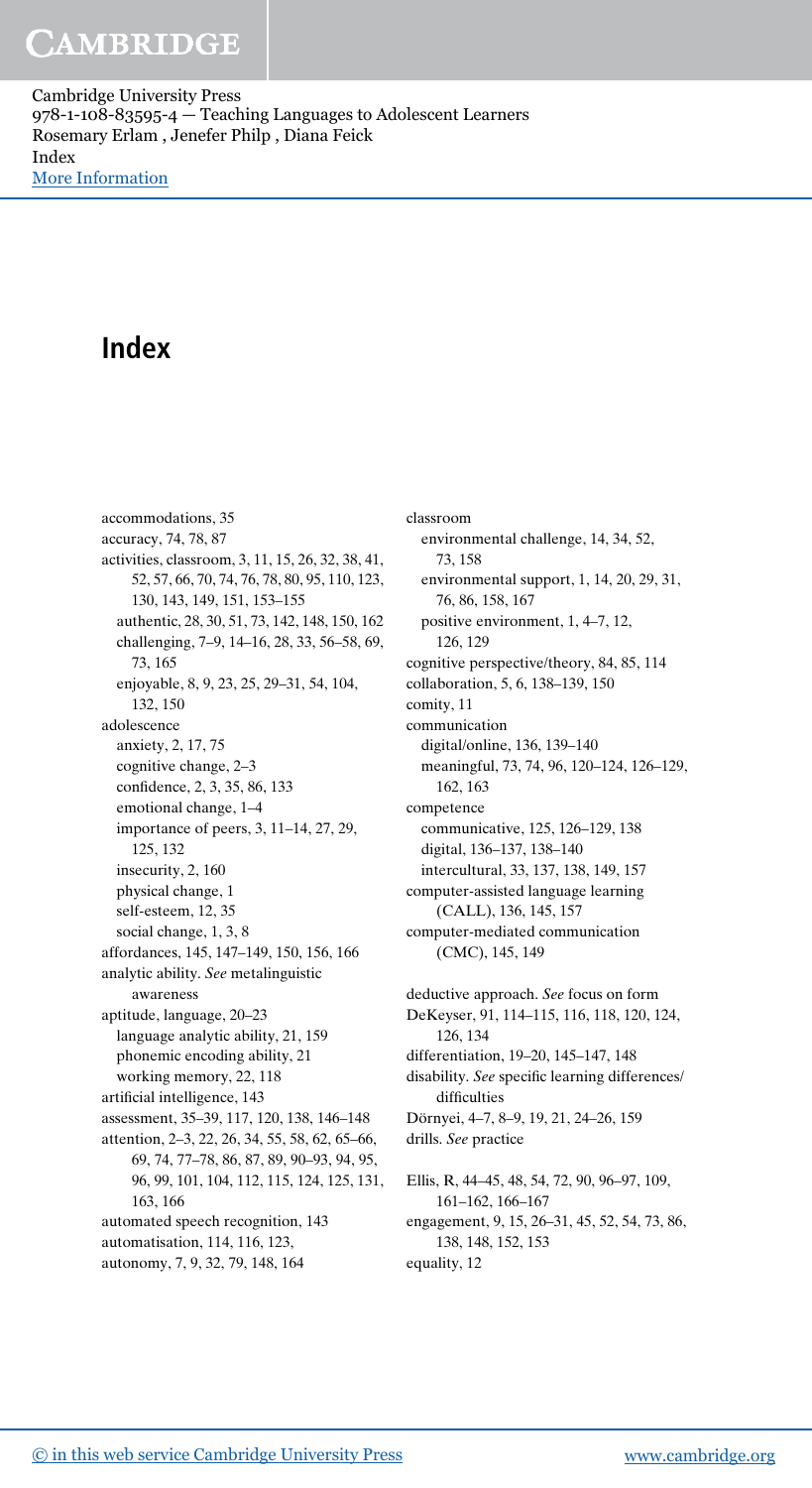## CAMBRIDGE

Cambridge University Press 978-1-108-83595-4 — Teaching Languages to Adolescent Learners Rosemary Erlam , Jenefer Philp , Diana Feick Index [More Information](www.cambridge.org/9781108835954)

### 186 Index

Erlam, 23, 37, 97, 98, 100, 111, 152, 161, 163 expectations, 7–8, 15, 21, 28, 48, 52, 75–76, 158 feedback automatised, 141, 142, corrective. See focus on form, corrective feedback individual, 68, 69, 86, 125, 143, 147, 151 flipped classroom, 40 fluency, 45, 61, 64, 65, 78, 91, 114, 116, 117, 119, 122, 123, 129, 131–132, 133, 164, 165 focus on form corrective feedback, 97–99 deductive, 102, 103 explicit explanation, 10, 23, 37, 91–92, 97, 100–102, 104, 107, 115, 119, 159, 163, 165 grammar, 9, 23, 35, 39, 46, 50, 54, 65, 74, 90, 91, 92, 103, 106–108, 151, 159, 161 inductive, 101–104, 159 integrated, 95–96, 98, 101 isolated, 94, 96–97, 104 metalanguage, 100 reactive, 99 rules, 23, 91, 94, 100–103 student-initiated, 98–99 teacher-initiated, 90, 92–95, 96, 101, 104 focus on formS, 95, 96–97, 104, 111 form-meaning mapping, 96, 110, 118 formulaic language, 48–51, 63, 119, 162 game-based language learning. See learning gamification, 150–152, 157 gifted student, 39 goals, 7–9, 12, 15, 50, 117, 147, 150 grammar. See focus on form

group dynamics, 6, 9–14 mixed ability, 9 work. See pair work

Hattie, 4–7 heritage language learner, 10, 32–33, 44, 147 ideal L2 self. See motivation immersion, 61, 64, 65, 89 inclusion, 19–20, 32, 138 individualisation, 145–148 inductive approach. See focus on form input authentic, 28, 142, 147–148, 150, 165 comprehensible, 44, 52–54, 58 extensive, 45, 51, 90, 134, 162, 165 hypothesis, 44–45, 52–54 impoverished, 21, 45, 61–62, 92  $input + 1, 56 - 58$ maximising, 47–51, 58–59 meaning-focused, 47, 110, 165 redundancy, 53 interaction meaning-focused. See input, meaningfocused; output, meaning-focused peer, 5, 6, 11, 12–14, 76, 125 teacher–class, 6, 10 teacher–student, 5, 8, 9–11, 55 interactivity, 124–126, 134 Interface Hypothesis, 90–91 intonation, 78, 125–126 knowledge declarative, 114–115, 116, 119 explicit, 91, 162, 165 implicit, 89, 91, 162 procedural, 114, 116, 126 Krashen, 44, 56, 64, 89, 129, 160 learner abilities, 7–9, 10, 20–22, 28, 33, 61, 62–63, 68, 69, 87, 91, 150, 165 differences, 19–21, 23, 33–35, 37, 38–41, 104, 161 gifted, 39 interests, 3, 7–10, 20, 23–25, 54, 76, 79, 133, 136, 147, 148 needs, 3, 7–8, 9, 10, 19–20, 23, 31–32, 33, 35–39, 57, 147 learning cooperative, 4, 13–14, 125, 149 expanded learning space, 61–62 explicit. See knowledge, explicit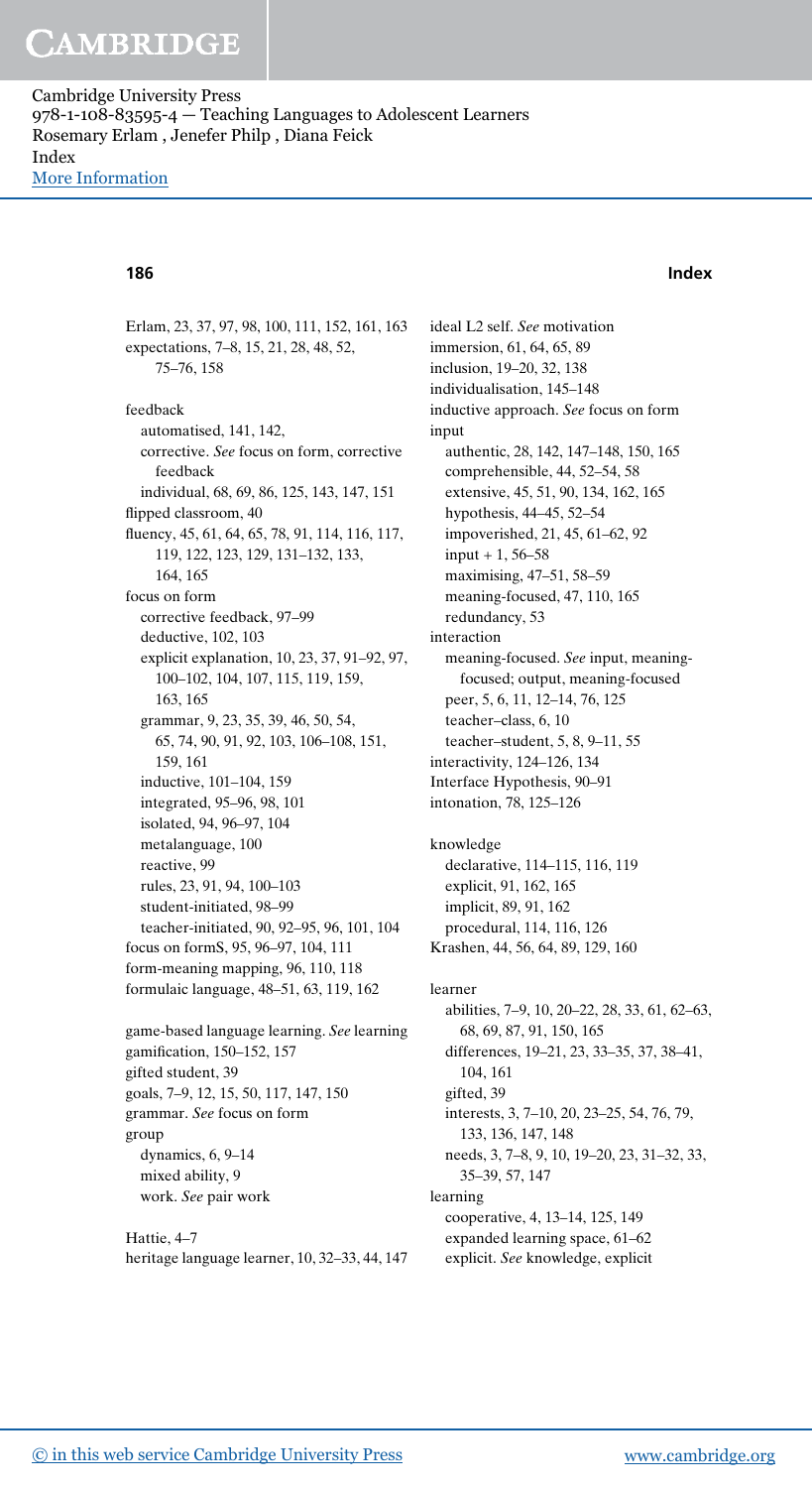# CAMBRIDGE

Cambridge University Press 978-1-108-83595-4 — Teaching Languages to Adolescent Learners Rosemary Erlam , Jenefer Philp , Diana Feick Index [More Information](www.cambridge.org/9781108835954)

### Index 187

game-based, 29, 145, 149, 150–152 implicit. See knowledge, implicit incidental, 50, 59, 91, 109, 111 online, 28, 30, 40, 54, 78, 135–157 out-of-class, 144, 150, 152–153, 155, rate of, 20, 34, 91, 92, 110, 115, 116 situated, 153–156 social, 149–152 styles, 4, 147 teacher-fronted, 125, 132 usage-based, 45–47 virtual learning spaces, 13, 144, 150, 153 levels of processing, 102–104 Lightbown, 45, 61, 89, 92, 94, 95, 96, 104 listening, 51, 57, 65, 90, 113, 124, 131, 140, 142, 148, 163 literacy, 10, 11, 33, 61 audio-visual, 149 critical digital, 137, 139, 140, 155 dictionary, 141 digital, 136, 138 media digital, 135–157 non-digital, 51, 140, 156 social, 144, 149–150, 153 meme, 143–144 memory. See aptitude, language metalinguistic awareness, 3, 20, 91, 101, 110, 159 mobile-assisted language learning (MALL/ MLL), 136, 145, 153–155 motivation, 15, 20, 152 extrinsic, 24–25 ideal L2 self, 25–26, 159 intrinsic, 8, 24–25 low, 7, 35 multilingual learner, 31–33 multimodality, 11, 54, 138, 141, 144 mutuality, 10, 12 Nation, 38, 47, 56, 64, 65, 69, 70, 71, 73, 77–78, 79, 81, 89, 104, 109, 110, 111, 118, 122, 131–132, 133, 165–167

negotiation of meaning, 85–86, 125, 152, 164 Noticing Hypothesis. See attention

Ortega, 113, 116, 124–131, 133 output communicative, 73 comprehensible, 65–66, 143 extended, 72 meaning-focused, 64, 73–75, 77, 110, 165 noticing a gap, 68, 95, 98, 99, 101, 128 pushed, 68, 69–73, 75, 82, 87, 88 reflecting on language, 68–69, 116, 131, 142 time pressure, 70–71, 132, 150 pair work, 10, 12–14, 29, 31, 40, 81, 104, 112, 120, 125, 132, 164 Pegrum, 137, 152 Philp, 3, 5, 6, 9–10, 14, 26, 27, 98, 100, 126 practice communicative, 117, 120, 123 drills, 74, 87, 117–119, 133 interactive, 124–126, 131 meaningful, 117, 120–123, 126–129, 131, 133 mechanical, 74, 117, 118–119 optimal, 124–131 pragmatics, 92 proceduralisation. See automatisation production. See output proficiency, 9, 11, 32, 45, 54, 57, 60, 61, 62, 69, 75, 84, 114, 116, 134, 146, 162 pronunciation, 10, 35, 78, 90, 92, 98, 110, 118–119, 133, 143–145 puberty. See adolescence reading, 33, 35, 42, 51, 52, 65, 69, 90, 113, 131, 134, 140, 142, 148, 161, 165 reality augmented, 144, 156 virtual, 144, 156 register, 95, 110 relationships classroom, 5, 7, 13, 76 peer. See interaction, peer positive, 5–7, 15, 29, 55, 167 teacher–student. See interaction, teacher–student respect, 3, 6, 10, 12–13, 61

Rubie-Davies, 7–8, 48, 52, 75